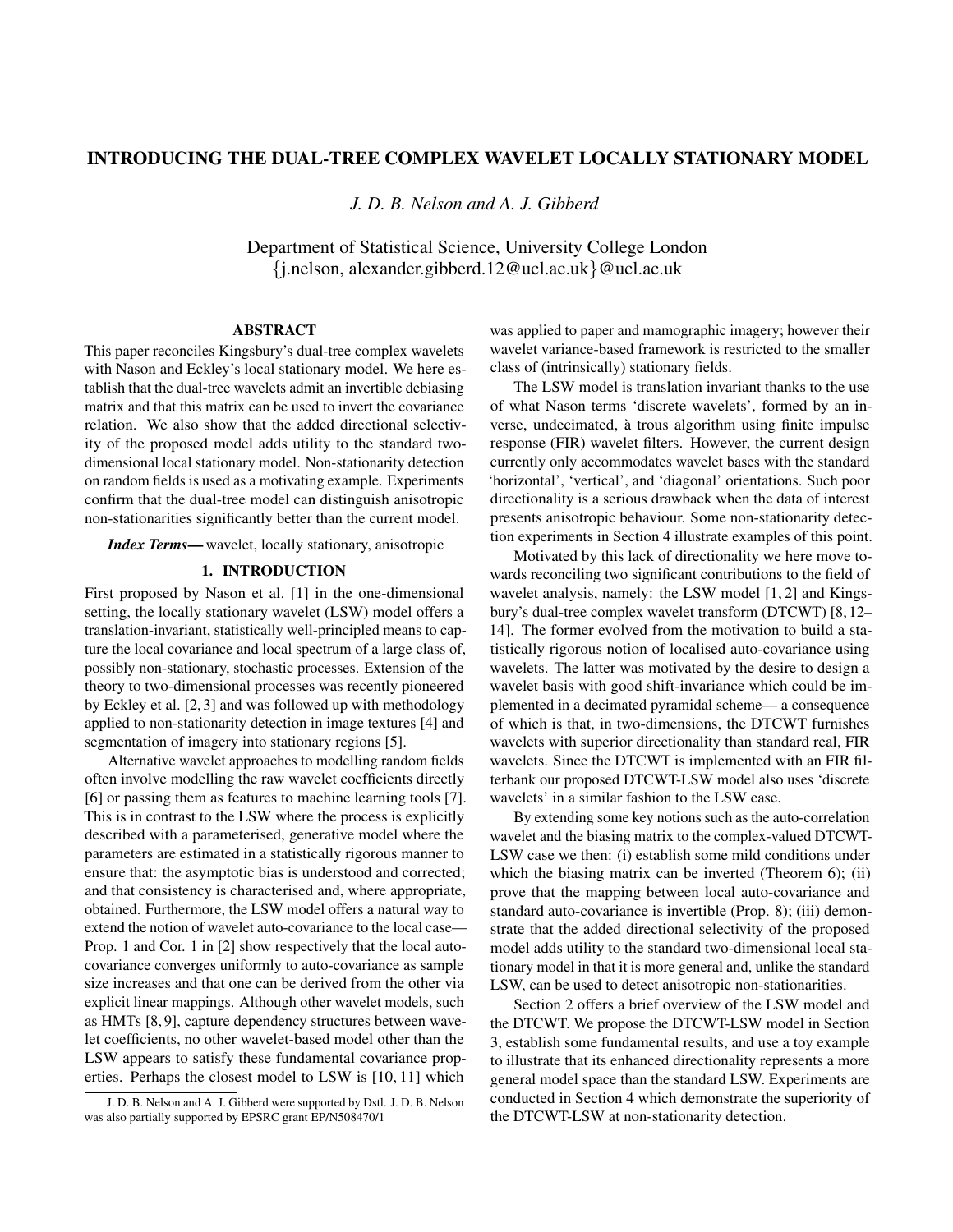# 2. BACKGROUND

The (2-d) LSW and DTCWT are here reviewed.

### 2.1. Locally stationary wavelet model

The local stationary wavelet (LSW) model represents a stochastic process  $X = \sum_{j,\ell} \sum_u w_j^{\ell}(u) \xi_j^{\ell}(u) \psi_j^{\ell}(u - \cdot)$  on the finite lattice  $\llbracket 1, T \rrbracket^2$  as a weighted filtering (with weights w) of a zero-mean orthonormal increment sequence  $\xi$  and an overcomplete basis comprising 'undecimated discrete wavelet functions'  $\psi_j^{\ell}(\cdot) \in \ell_2(\mathbb{Z}^2)$  [1, 2]. The wavelet functions are defined/derived by performing the usual inverse decimated wavelet transform (with upsampling) of Delta functions placed at the *j*th scale level, cf. Daubechies p204 [15] and the  $\ell$ th orientation. Note that, in contrast to the decimated case, a collection of integer translated wavelets are used. This not only offers a translation invariant basis but also ensures that traditional stationary processes are captured. Asymptotically, the weights are associated with a Lipshitz continuous function  $W_j$ :  $(0,1)^2 \mapsto \mathbb{R}$ , defined over rescaled space  $z = t/T$ ,  $t \in [1, T]^2$  which restricts the variation of the weights over space. In turn this captures the fact that the local structure becomes evermore stationary with respect to decreasing spatial neighbourhoods. For notational convenience, the scale and orientation indexes are amalgamated into one index  $\eta = \eta(j, \ell)$  e.g.  $\eta = j + (\ell - 1)J$ ,  $j \in [1, J]$  and we note that the model can be written in terms of convolutions as:  $X = \sum_{\eta} w_{\eta} \xi_{\eta} * \overline{\psi}_{\eta}$ , where the  $\overline{\phantom{a}}$  denotes a left-right and up-down spatial flip:  $f := f(-\cdot)$ . A key thrust of the LWS is that it affords a natural description of the notion of local covariance.

Definition 1 (local covariance, Eckley et al. [2], Nason et al. [1]). *The local covariance* (*LCV*)  $c: (0,1)^2 \times \mathbb{Z}^2 \mapsto \mathbb{R}$  of *an LSW process with LWS*  $S_n(\cdot)$  *is defined by* 

$$
c(z,t) := \sum_{\ell} \sum_{j \in \mathbb{N}} S_{\eta}(z) \Psi_{\eta}(t),
$$

*with local wavelet spectrum (LWS)*  $S_{\eta}(\cdot) = |W_{\eta}(\cdot)|^2$  and *autocorrelation wavelet (ACW)*

$$
\Psi_{\eta} = \psi_{\eta} * \overline{\psi}_{\eta} = \sum_{t} \psi_{\eta}(t) \psi_{\eta}(\cdot + t). \tag{1}
$$

A naive estimate of the LCV would be the (undecimated) local wavelet periodogram (LWP)  $X_{\eta}^{\sim} := |X * \psi_{\eta}|^2$ . However, the following result suggests that this would be far from ideal.

Theorem 2 (Eckley et al. [16]). *Let* X *be an LSW process with LWP* X<sup>∼</sup>*; then*

$$
\mathbb{E}X_{\eta}^{\sim}([zT]) = \sum_{\nu} A_{\eta,\nu} S_{\nu}(z) + O(T^{-1}),
$$

*where the biasing matrix*  $A := A_{\eta,\nu}$  *is defined as the Gram matrix with entries*

$$
A_{\eta,\nu} = \langle \Psi_{\eta}, \Psi_{\nu} \rangle = \sum_{t} \Psi_{\eta}(t) \Psi_{\nu}(t). \tag{2}
$$

Hence the redundancy of the non-decimated LWP results in a biased estimator of the LCV. This mixes LWS content between other scales and orientations. However, Nason et al. [1] showed, in the one-dimensional Shannon and Haar wavelet case, that this matrix is non-singular. Hence the LWP can be debiased with the inverse biasing matrix to arrive at  $S(z) := A^{-1} X^{\sim}(z)$ , i.e.

$$
\widehat{S}_{\eta}(z) = \sum_{\nu} A_{\eta,\nu}^{-1} X_{\nu}^{\sim}(z)
$$
 (3)

with the property that  $\mathbb{E}\widehat{S} = S(z) + O(T^{-1})$ . Furthermore, numerical experimentation has shown, in practice, that finite order versions of A are invertible for other bases such as Daubechies Extremal Phase [2].

In essence, the LSW model describes the multiresolution, local covariance structure of the process of interest. In broad terms, one expects the amplitude of  $w_{\eta(j,\ell)}(t)$  to be large if the image at point  $t$  is locally well-correlated at the  $j$ th finest scale level and  $\ell$ th orientation.

### 2.2. Dual-tree complex wavelets

It is remarkable that the dual-tree complex wavelet achieves near translation-invariance and directional selectivity whilst, at the same time, it can be realised with a decimated wavelet transform, with finite impulse response filters, that satisfy the perfect reconstruction property [14]. As such the DTCWT also admits a multiresolution analysis in the true and full sense in that the resulting two-scale relations are satisfied with finite sequence filters. One interpretation of the q-shift solution is that it represents a multiwavelet which comprises two orthonormal wavelets. In any guise, the DTCWT is without doubt a singular member of what many refer to as the wavelet zoo.

In contrast to the LSW model, the DTCWT is nondecimated. An immediate means to harmonise both frameworks is to incorporate a non-decimated version of the DTCWT into the LSW. Whilst the extra computation required does very little in terms of improving translation invariance from near-invariance to exact invariance— non-decimation does greatly enhance the poor directional description suffered by the LSW model. Indeed, undecimated versions of the DTCWT have recently been proposed by Hill et al. [17] who, in addition, note the added virtues that the resulting wavelet coefficients are truly co-located over the scale levels rather than lying on the usual dyadic grid.

The DTCWT uses complex-valued basis functions to achieve near translation invariance by designing the real and imaginary parts of the filters such that they approximately form a Hilbert transform pair (90◦ out of phase with each other). There exist several practicable means to achieve this but perhaps the most appealing is via q-shift filters [12]. These result in a pair of wavelets  $\{\psi_{\cdot,0}, \psi_{\cdot,1}\}$  such that:

$$
\psi_{\cdot;1}(t) = \psi_{\cdot;0}(n-1-t),\tag{4}
$$

where  $n$  denotes the FIR filter length. The resulting quasianalytic wavelet function  $\psi_{\cdot;0} + i\psi_{\cdot;1}$  will then not only be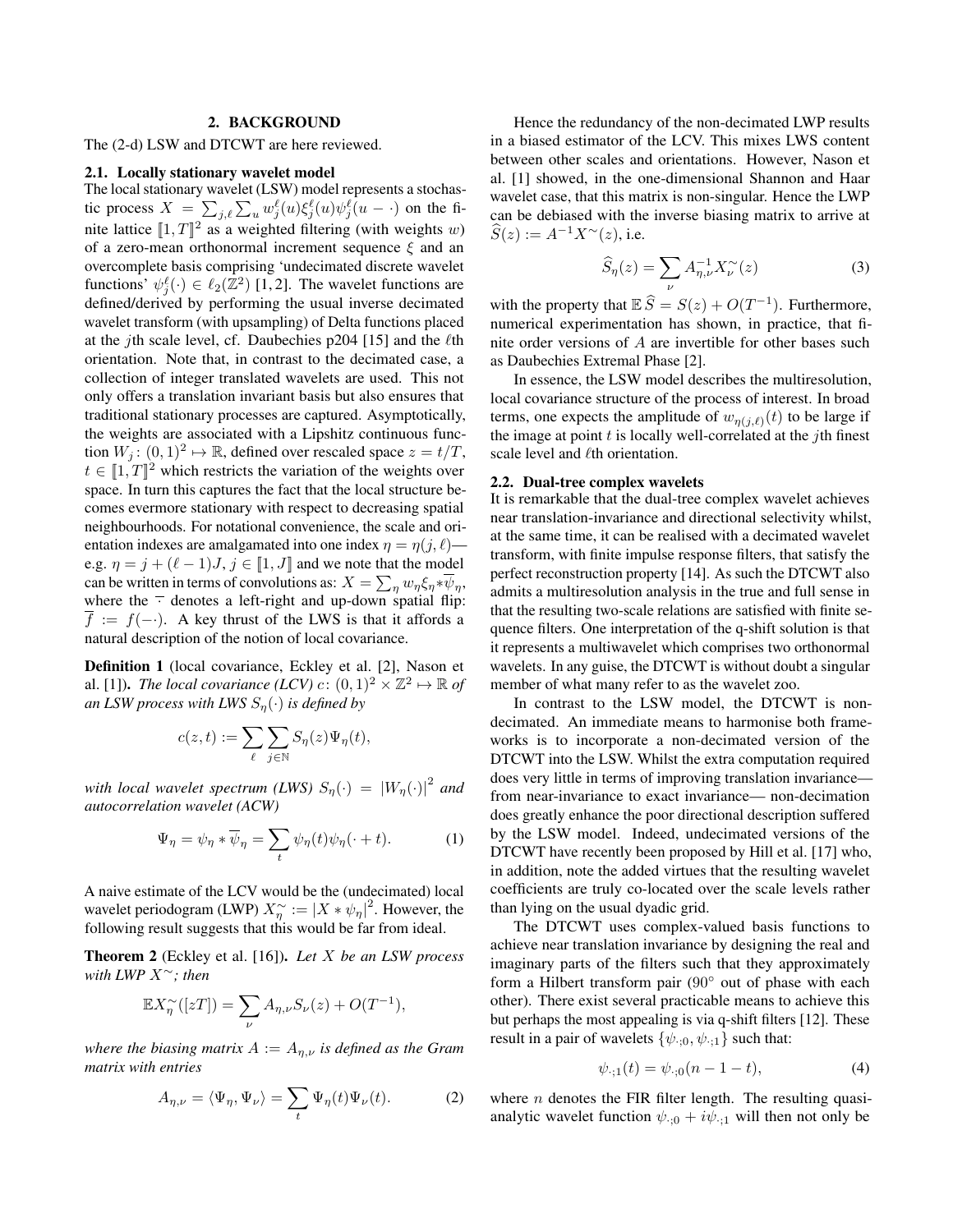(approximately) shift invariant but, in two-dimensions, it can also be used to form directionally selective wavelets in the twelve directions  $\{(30k - 15)^\circ\}_{k=1}^{12}$ . In contrast, the DWT only offers space-scale content over 'two and a half' directions, namely vertical, horizontal, and a 'diagonal' direction which mixes both the  $+45^\circ$  and  $-45^\circ$  orientations together.

### 3. THE DTCWT-LSW MODEL

With complex-valued wavelets, the DTCWT-LSW model reads similarly to the real-case, namely

$$
X = \sum_{\eta} w_{\eta} \xi_{\eta} * \overline{\psi}_{\eta},
$$

but now the weights  $w_{\eta} \colon \mathbb{N}^2 \mapsto \mathbb{C}$  can be complex-valued. The ACW, Eqn. (1) is hereby generalised to the complex case using complex-valued autocorrelation and the biasing matrix, Eqn. (2), is extended to the complex case by simply adopting the more general definition of inner products for complexvalued vectors. We hence propose the following definitions as natural generalisations of those found in the LSW framework.

Definition 3 (Complex ACW). Let the superscript  $\cdot$ \* denote *complex conjugation. Define the ACW associated with the possibly complex-valued wavelet*  $\psi$  *by* 

$$
\Psi_{\eta} = \psi_{\eta} * \overline{\psi_{\eta}^{\star}} = \sum_{t} \psi_{\eta}^{\star}(t)\psi_{\eta}(\cdot + t). \tag{5}
$$

Definition 4 (DTCWT-LSW biasing matrix). *Let* Ψ *be the complex ACW as above. Then the associated biasing matrix is*

$$
A_{\eta,\nu} = \langle \Psi_{\eta}, \Psi_{\nu} \rangle = \sum_{t} \Psi_{\eta}(t) \Psi_{\nu}^{\star}(t). \tag{6}
$$

#### 3.1. Properties

With the DTCWT-LSW defined, we now establish some key results which confirm that the biasing matrix of the proposed model can be inverted under very mild conditions.

Lemma 5. *Let* Ψ *be the ACW (Defn. 1). The entries of the biasing matrix (Defn. 4) are positive, real, and symmetric.*

*Proof.* By construction, A is a Gram matrix. Hence, symmetry follows immediately. We then invoke Plancherel to write  $A = \langle \psi_{\eta} * \overline{\psi_{\eta}^{\star}}, \psi_{\nu} * \overline{\psi_{\nu}^{\star}} \rangle = \langle |\psi_{\eta}^{\wedge}|$  $^{2},\left\vert \psi_{\nu}^{\wedge}\right\vert ^{2}\rangle.$ 

Theorem 6 (Invertibility of the biasing matrix). *Let the bias*ing matrix A' associated with an appropriately chosen real*valued wavelet*  $\psi_{\cdot:0}$  *be non-singular. Then, the biasing matrix* A *(Defn. 4) associated with the dual-tree wavelet (Eqn. 4)*  $\psi = \psi_{\cdot;0} + i\psi_{\cdot;1}$  *is non-singular with*  $A = 2A'$ .

*Proof.* We use the same arguments as the proof Lemma 5 and then note that the Fourier magnitudes of the real and imaginary parts of the dual-tree wavelets are identical by design:  $A = \langle \psi_{\eta} * \overline{\psi_{\eta}^{\star}}, \psi_{\nu} * \overline{\psi_{\nu}^{\star}} \rangle = \langle |\psi_{\eta}^{\wedge}|$  $\langle \psi_{\nu}^{\wedge} |^{2} \rangle = \langle |\psi_{\eta;0}^{\wedge}|^{2} \rangle$  $\frac{2}{+}$  $|\psi^{\wedge}_{\eta;1}|$ <sup>2</sup>,  $|\psi_{\nu;0}^{\wedge}|$  $\langle \psi_{\nu;1}^{\wedge} |^2 \rangle = 2 \langle |\psi_{\eta;0}^{\wedge}|^2 \rangle$  $^{2},\left\vert \psi_{\nu;0}^{\wedge}\right\vert ^{2}\rangle.$ 

Remark 7. *Thm. 6 also holds for analytic wavelets since the real and imaginary components have equal magnitude.*

Proposition 8 (DTCWT-LWS covariance inversion). *Assume that the debiasing matrix* A *is non-singular; then*

$$
S_{\eta}(z) = \sum_{\nu} A_{\eta,\nu}^{-1} \sum_{t} c(z,t) \Psi_{\nu}^{\star}(t).
$$

*Proof.* As in [1], we follow a proof by verification and then note that A is both symmetric and, by Lemma 5, real.:

$$
\sum_{\nu} A_{\eta,\nu}^{-1} \sum_{t} \sum_{\eta'} S_{\eta'}(z) \Psi_{\eta'}(t) \Psi_{\nu}^{\star}(t)
$$
  
= 
$$
\sum_{\eta'} S_{\eta'}(z) \sum_{\nu} A_{\eta,\nu}^{-1} \sum_{t} \Psi_{\eta'}(t) \Psi_{\nu}^{\star}(t)
$$
  
= 
$$
\sum_{\eta'} S_{\eta'}(z) \sum_{\nu} A_{\eta,\nu}^{-1} A_{\nu,\eta'} = \sum_{\eta'} S_{\eta'}(z) \delta_{\eta,\eta'} = S_{\eta}(z). \blacksquare
$$

### 3.2. Simulation

If the local wavelet spectrum of a process is known one can readily sample fields directly from the LSW and DTCWT-LSW models. Furthermore, as described in Algorithm 1, one can also simulate fields from data using the estimated LWS  $S$ . A telling comparison between LSW and DTCWT-LSW can be seen in Fig. 1. We first simulate some textures using the LSW model. The field 'dwt, band 1' is created by setting  $S_n = 0$ at all bands except the vertical band at one of the scale levels which is set to 1. Likewise 'dwt, band 3' uses only the diagonal band. These fields are then 'resimulated' with the DTCWT model using the estimated LWS. The top row of Fig. 1 labels these resimulations as 'dtcwt sim of dwt. . . '. In the second row of Fig. 1, the roles are reversed so that the DTCWT is used to simulate and the DWT is used to resimulate. It should be clear that the DTCWT model can reproduce the behaviour of the DWT model much better than the DWT can reproduce the DTCWT. Clearly, the DWT cannot simulate the range of directionality inherent in the DTCWT-LSW model.

| <b>Algorithm 1</b> Simulation algorithm, cf. Taylor [4]                                                         |
|-----------------------------------------------------------------------------------------------------------------|
| <b>for</b> (level, orientation) = $\eta$ ; <b>do</b>                                                            |
| compute LWP $X_n^{\sim}$ , LWS $\widehat{S}_\eta$ , and $\mu_\eta := T^{-2} \sum_t \widehat{S}_\eta(t)$         |
| simulate: $\hat{X} = \sum_{n} \hat{w}_n \xi_n * \overline{\psi}$ , using $\hat{w}_n(\cdot) \equiv \sqrt{\mu_n}$ |
| end for                                                                                                         |
|                                                                                                                 |

# 4. EXPERIMENTS

Non-stationarity testing was carried out using the bootstrapping scheme proposed in [4], namely for a given field  $X$  we test the null hypothesis that  $S_n(z)$  is a constant function for all z and  $\eta$  using the test statistic  $\tau_X := (JK)^{-1} \sum_{\eta} \hat{\sigma}^2(\hat{S}_{\eta})$ <br>which is the mean, over I scales and K subbands, of the LWS which is the mean, over  $J$  scales and  $K$  subbands, of the LWS sample variance computed over pixels. When compared to bootstrapped samples cf. Alg. 2, this affords a statistically rigorous means to evaluate how likely an observed statistic  $\tau_X$ is compared to bootstrapped values  $\tau_{\hat{\mathbf{x}}_i}$  assuming stationarity. One would expect a non-stationary field to register a small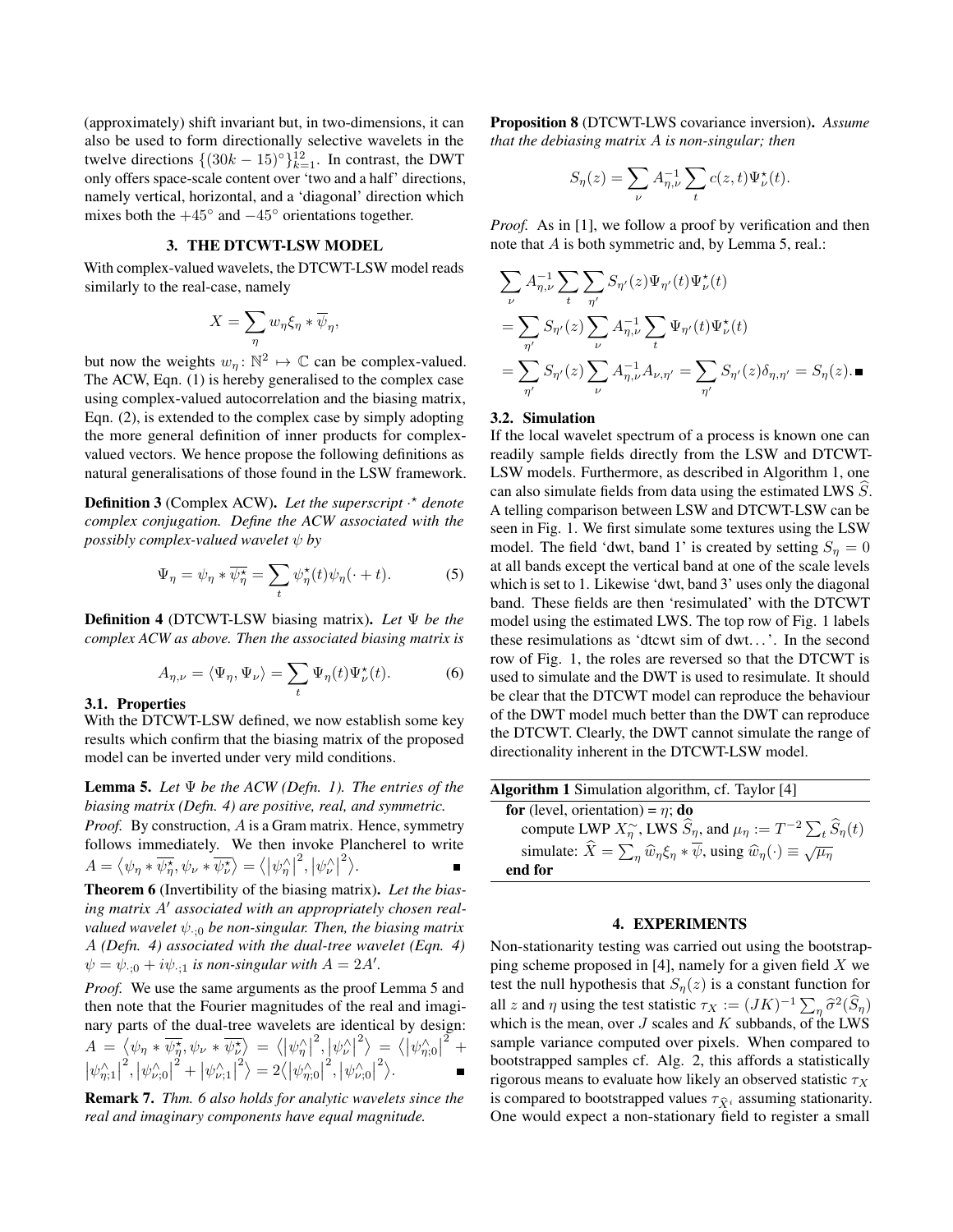p-value. As such this would indicate that the null hypothesis could be rejected. As in [4], experiments were performed on both stationary and non-stationary fields. Unlike [4], we also include experiments on anisotropic fields.

| Algorithm 2 Stationarity detection, cf. Taylor [4]                              |
|---------------------------------------------------------------------------------|
| for (level, orientation) = $\eta$ ; do                                          |
| compute LWS $\widehat{S}_n$ from (3) and test statistic $\tau_{obs}$            |
| compute mean stationary spectrum $\mu_n := T^{-2} \sum_{i} \widehat{S}_n(t)$    |
| end for                                                                         |
| for $i$ in $1 : B$ bootstraps do                                                |
| simulate $\hat{X}^i$ using Alg. 1 and compute test statistic $\tau_{\hat{X}^i}$ |
| end for                                                                         |
| compute p-value $p := (B+1)^{-1}(1+\#(\tau_X \leq \tau_{\hat{Y}_i}))$           |

#### 4.1. Stationary processes

Stationarity tests were performed on an isotropic first order spatial moving average field with weight parameter 0.9 (process 'S2' in [4]). One hundred realisations of this process were simulated. For each realisation, bootstrapping was performed over one hundred simulations, cf. Alg 2. Both the LWS and DTCWT-LWS model registered p-values greater than 0.05 for all realisations. As such, this experiment corroborates findings in [4] and [18] that the test is conservative.

A second test was performed on anisotropic Gaussian noise, simulated using a simple directional mask oriented at  $45^\circ$  with angular width  $30^\circ$  together with a Fourier synthesis method. The LWS again registered p-values great than 0.05 for all realisations. The DTCWT-LWS resulted in 2 realisations with p-values greater than 0.05 which is closer to the  $5\%$  figure one would expect.

# 4.2. Non-stationary processes

Further experiments were carried out on non-stationary random fields. An isotropic field was generated where pixels in one half were drawn from unit-variance Gaussian white noise. The other half was formed from a Gaussian random field with an order 1 Bessel-Matérn covariance function (cf. process 'NS2' from [4]). This experiment was repeated for three different scale values. Table 1 records the number of p-values below 0.05 that resulted from 100 realisations (i.e. the number of times that the null-hypothesis was correctly rejected). The DTCWT-LSW appeares to detect the non-stationarity better than the LSW. The extra redundancy may add some value to the estimation or simulation process but this requires further work to fully explain.

A set of fields with covariance  $\exp(-(t-t')^\top D R_\theta(t-t'))$ were used with  $D = diag(4, 1)$ , where the rotation matrix  $R_{\theta}$ is piecewise constant with  $\theta = 90^{\circ}$  for  $(t - t') \in t_0$  and  $\theta \in \{0^\circ, 20^\circ, 40^\circ, 60^\circ\}$  for  $(t - t') \notin t_0$  and where  $t_0$  is a central square region, cf. Fig. 2. Note that these fields are anistotropically non-stationary. The number of instances where the null-hypothesis was correctly rejected is recorded in Table 2. Thanks to its superior directionality, the proposed



Fig. 1. Top row: dtcwt simulations of dwt simulation. Bottom row: dwt simulations of dtcwt simulation.



Fig. 2. Anisotropically non-stationary textures. Processes comprise inner and outer region with different orientations. Top row: spectral density functions. Bottom row: realisations of the processes.

**Table 1.** Proportion  $(\%)$  of bootstrap samples with p-value below 0.05 for non-stationary isotropic random field.

| Method/scale | 0.4               | 0.5 | 0.6 |
|--------------|-------------------|-----|-----|
| DTCWT-LSW    |                   |     |     |
| DWT-LSW      | $\mathbf{\Omega}$ |     |     |

**Table 2.** Proportion  $(\%)$  of bootstrap samples with p-value below 0.05 for non-stationary anisotropic random field.

| Method/ $\theta$ | ∩  | 20 | 40 |  |
|------------------|----|----|----|--|
| <b>DTCWT-LSW</b> | 99 | 99 | 98 |  |
| <b>DWT-LSW</b>   | Q  | 10 |    |  |

method offers a clear advantage here. Furthermore, as the orientations of the two regions become more similar the nonstationary detection becomes worse for both methods.

### 5. CONCLUSION

Kingsbury's dual-tree complex wavelet basis was successfully harmonised with Nason and Eckley's locally stationary wavelet model. We have established some initial properties of the resulting proposed DTCWT-LSW model and have confirmed the enhanced utility afforded by the extra directionality. The pervasiveness of anisotropic non-stationary random fields in image processing and the elementary description that covariance provides means that there is much scope for further investigation including: quality inspection via machine vision (e.g. texture pilling [4, 19]); segmentation [5]; sonar/denoising [20, 21], change detection [22]. It is also anticipated that a more complete range of anisotropy testing machinery (e.g. Thon et al. [11]) would provide greater statistical power.